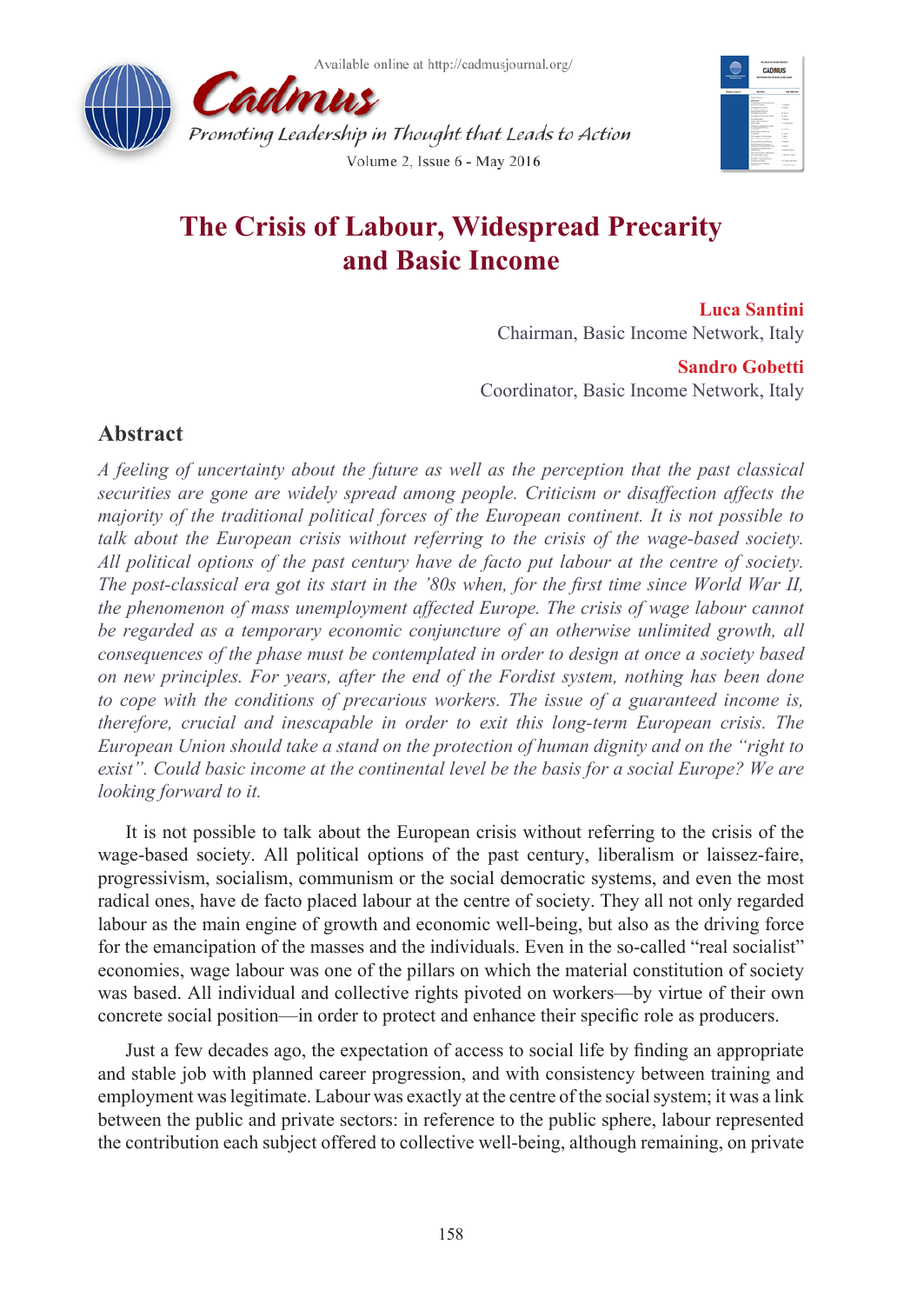level, a means for merely individual self-realization. The centrality of wage labour was then sealed by public policies aimed at achieving the full employment goal. Besides, this model was guaranteed by a social security system delivering a range of social welfare schemes including provision for unemployment, illness, old age. The centrality of wage labour and the totality of social protections related to it formed a compact body of rules that can be rightly regarded as 'classical'. It was a real model, and more precisely it was what is commonly known as the European social model.

### **1. The First Mass Unemployment & the Crisis of the Wage-based Society**

The post-classical era got its start in the '80s when, for the first time since World War II, the phenomenon of mass unemployment affected Europe. The oil shock and the start of a large-scale industrial reconversion brought out the problem of a massive and structural excess supply of labour; contemporaries were greatly impressed, and many did not hesitate to grasp the implications involved in it.

During the post-war years Europe had a constantly very low long-run rate of unemployment. In 1960, in the countries of the European Economic Community, the unemployment rate was approximately 2.5%, with regional differences ranging from less than 1% in Western Germany to 1.5% in France, and slightly more than 5% in Italy.\* In 1970, the average unemployment rate was still 2.5%, while since 1975 there has been a dramatic increase in the unemployment rate which initially jumped up to 4.1%, and then slowly rose to 5.8% in 1980, to 6.9% in 1981, and to 8.1% in 1982 until it reached its peak of 9.3% in 1987. In the following years there was a partial recovery in employment, although the extraordinary economic growth performance of the '50s and '60s never occurred again. After the partial recovery of the early years of the  $21<sup>st</sup>$  century, the decade ended with the most serious economic and employment crisis since the '30s, and therefore in the Euro area the unemployment rate reached the unprecedented threshold of 10.9% (after reaching its peak of 11.8%).

It's interesting to see how scholars reacted to the first emergence of the phenomenon of unemployment in the '80s, which was surely less serious than today. As opposed to the reaction these days, they didn't underestimate the problem, nor did they trust a miraculous recovery that would have allowed the economies to return to their pre-crisis levels as if by magic. On the contrary, it was clear to them that unemployment was a symptom of broken classical balances that could not be established again. Therefore, they tended to lay down the foundations for a new social contract.

Ralf Dahrendorf, for instance, talked of a new form of unemployment which differed from the large "classical" unemployment of the '30s that produced *excess* unemployment. Keynesian medicine could not work this time: this was not a situation of scarcity to cure through public investment, wages increase, and boosting aggregate demand. During the '80s, unemployment occurred in a situation of abundance, thus the risk was evident to a liberal

<sup>\*</sup> These data and the following ones are derived from AMECO, the macro-economic database of the European Commission's Directorate General for Economic and Financial Affairs.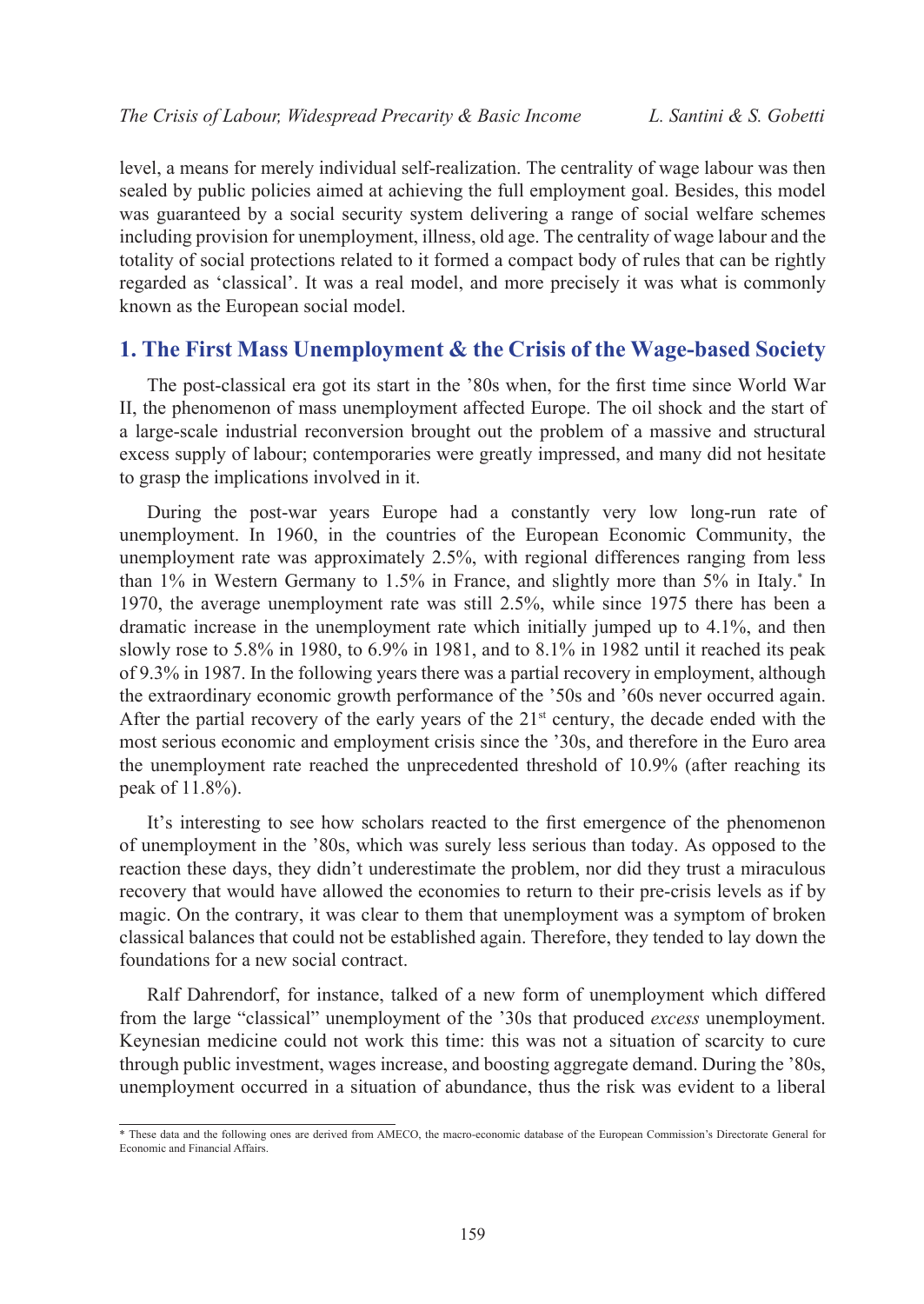thinker like Dahrendorf that society would crystallize into three reciprocally separate and opposing groups: 10% of the population in top positions, 80% of the working class, and 10% of the unemployed underclass. The point was then how to deal with this marginalised group, and how to overcome the impasse that was threatening democracy. The analysis evolves into utopia, and the scholar is thus required to design the future by letting go of the past: "the work society is running out of work. What is happening today in the world is not just a hiccup in the history of the work-based society. Everyone clings desperately to the values of yesterday, while it becomes increasingly clear that they do not correspond to the reality of tomorrow".<sup>[1](#page-9-0)</sup>

Therefore, the liberal sociologist warned us not to continue along already tested paths. The crisis of wage labour cannot be regarded as a temporary economic conjuncture of an otherwise unlimited growth, and on the contrary all consequences of the phase must be contemplated in order to design at once a society based on new principles.

In the same years, Oskar Negt echoed Dahrendorf's thoughts. The scandal of such a society that "risks to be suffocated by wealth and excess production, and at the same time it is not able to provide millions and millions of people for a minimum income that would allow them to live a dignified life".[2](#page-9-1) These pages also invite a change in paradigm, and to reject the attitude of the so-called realists "who continue to conduct experiments by extending the present into the future or by funeral rites that push the past away" is not bearable. $3$  To face the increasing decrease in jobs available that will lead to the disappearance of many of the current occupations, Negt believes it is necessary to have a deep change in perspective. The way to measure daily time needs to be changed: for centuries the organization of daily life has depended on the working day, while in the future it will be the opposite, that is, daily life will establish and decide how long the working day will last and how it will be articulated.

When Jürgen Habermas joined this debate, he included the phenomenon of unemployment within the wider frame of modern history: "the utopian idea of a society based on social labour has lost its persuasive power—and not simply because the forces of production have lost their innocence or because the abolition of private ownership of the means of production clearly has not led in and of itself to workers' self-management. Rather, it is above all because that utopia has lost its point of reference in reality".[4](#page-9-3)

The refusal to accept any "minimalist" interpretation of mass unemployment that occurred during the '80s was advocated also in France, especially by the so-called *Regulation School* that insisted on the advent of a new era of wage-based society. Besides, it cannot be ignored that the lucid utopian idea of André Gorz who started from the dissolution of capitalist relations came to envision the advent of a "non-class of non-workers"; Gorz's radical critique of the ideology of work and of the ethics of production brought him to regard the rise of unemployment as an epochal crisis: "this crisis is, in fact, more fundamental than any economic or social crises. The utopia which has informed industrial societies for the last two hundred years is collapsing".[5](#page-9-4)

Thus, in the '80s, the idea of important and maybe crucial forthcoming changes on the basis of the work-based society was sort of a common opinion among many experts, or at least among those who criticized the system of market economy. The very same utopian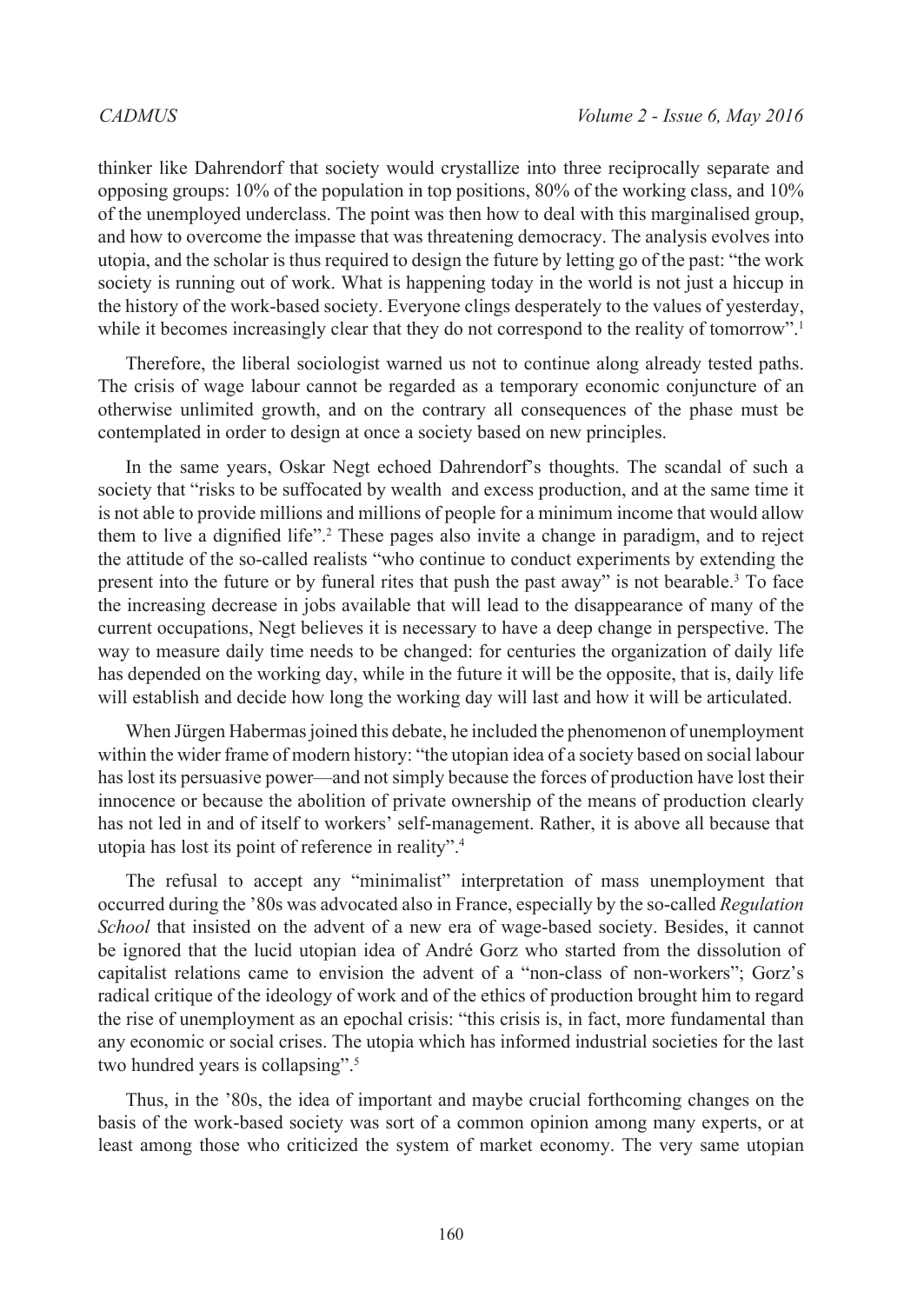inspiration was later expressed by Jeremy Rifkin in one of his bestselling books where he predicted the end of work: "after centuries of defining human worth in strictly "productive" terms, the wholesale replacement of human labor with machine labor leaves the mass worker without self-definition or societal function".<sup>[6](#page-9-5)</sup>

# **2. The Advent of the Precariat**

The opinions so far outlined can be divided into two main fronts: on the one hand, those who proposed a wide redistribution of available jobs by reducing the working hours, and on the other hand those who reclaimed an unconditional basic income in order to minimize the problem of unemployment, and at the same time to allow individuals to activate themselves beyond the formal productive sphere.

As we all know, public policies carried out so far have ignored both expectations. As for the hypothesis of reducing working hours, the response has been a complete fragmentation of the production system which has been replaced, from the '80s, by flexible production characterised by precarious and temporary jobs, and by a high incidence of self-employment.\* Therefore, the transformation in the economic context and the fragmentation of work makes the reduction of the working hours by law a hypothesis scarcely feasible because of the collapse of the structural conditions that wouldn't allow planning of such challenging economic intervention. European governments have instead moved significant steps in the direction of an unconditional income even though they achieved incomplete and unequal outcomes in the various European countries. Besides generous systems (such as in Scandinavia and in some northern European countries) that are able to support individuals during their job transition without humiliating their dignity and autonomy, there are more restrictive benefit schemes as regards the access conditions (as in UK or in France), or even countries in which there aren't any universal and basic social protection benefits fixed by law (as in Italy).†

On the other hand, even those European countries known for their robust social protection systems have experienced in the last few years significant changes in their policies as they are shifting from welfare policy to workfare-based policy characterized by increasingly pressing obligations to accept any job offered in exchange for increasingly less generous unemployment benefits. This mechanism has represented, in hindsight, the attempt to artificially revive the idea of full employment. Anyway, the deregulation of labour market (even where it was combined with the introduction of new social protection programmes) certainly has not rectified the serious social crisis caused by the transformation of the workbased society. All those advocating for a deep reconsideration of the political foundations of European society as early as the '80s have not yet received an adequate answer, such as the right to a basic income at the continental level. On the contrary, the negative economic phase over the first 15 years of the new millennium has given rise to the issue of unemployment in terms even more dramatic, because besides the "unemployed" we now have "precarious

<sup>\*</sup> Obviously, the advent of precarity also reflected in the theoretical and sociological debate, so much so that there has been a transition from authors who focused on the "lack of employment" to ones who now study "the transformation of work". To name a few, Ulrich Beck, Zygmunt Bauman, Manuel Castells, Richard Sennett.

<sup>†</sup> For a deeper analysis on social protection systems in Europe, see the publication by BIN Italia, *Reddito minimo Garantito. Un progetto necessario e possibile*, Edizioni GruppoAbele, 2012.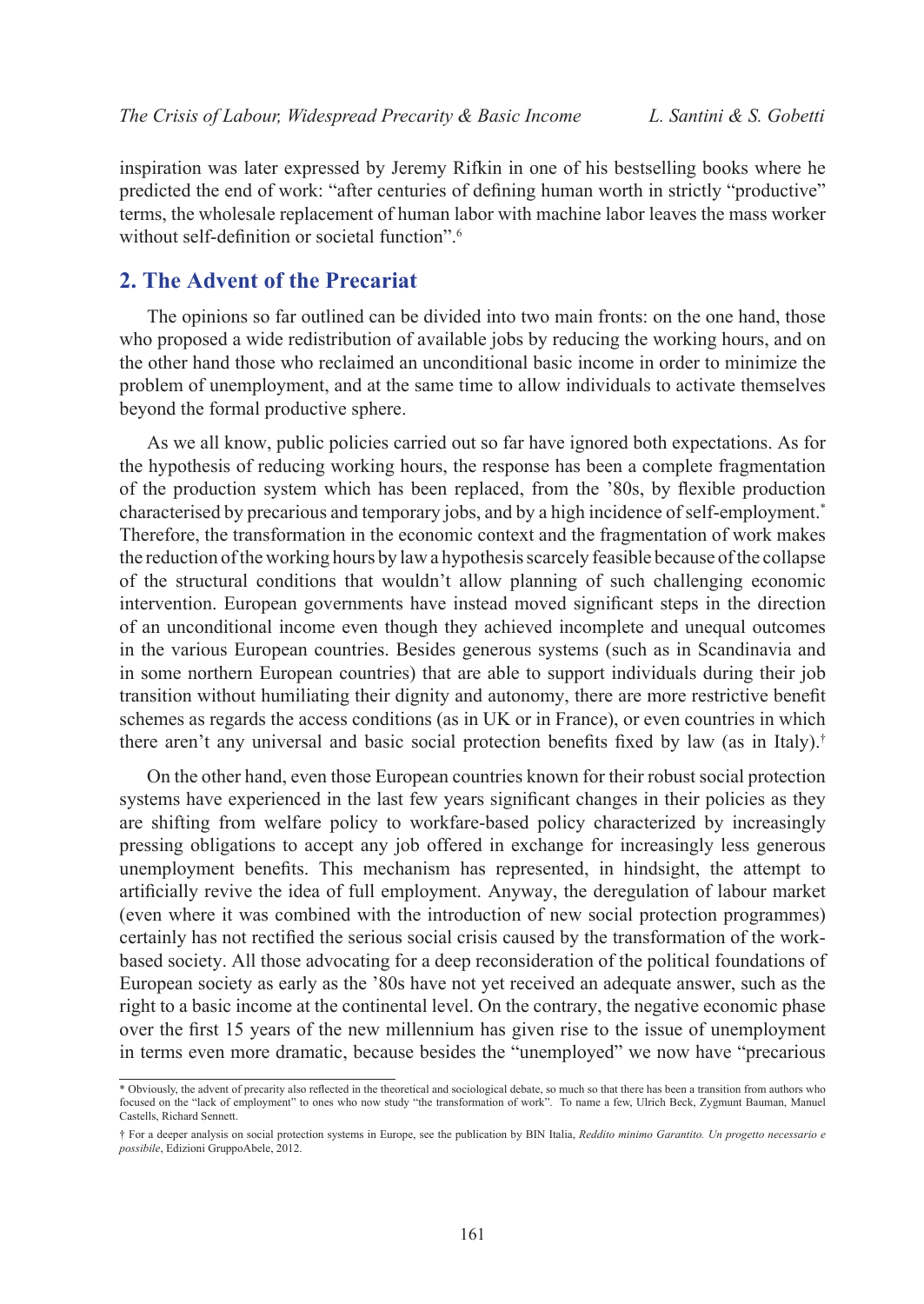workers" and "working poor" who although formally integrated into the production system are still exposed to the risk of poverty and social exclusion.

### **3. The Precariat of First and Second Generations**

For years, after the end of the Fordist system, nothing has been done to cope with the conditions of precarious workers, and that was not without consequences; the continuing inertia of politics in finding forms of regulation and social protection adequate to the advent of "flexible production" led to a new kind of precarious workers, that is those of the crisis of first and then "second generation".<sup>\*</sup>

The transition from the first to the second generation of the precariat is marked as much by objective changes in the sphere of production as by surplus on the subjective level. The "first generation" of precarious workers—workers in the post-Fordist economy—were mainly employed in the service sector and in immaterial labour. They represented the end of the centrality of Fordist factory and of the employee status, and to some extent they strove for a flexibility that was able to offer them new job opportunities. Because of the social and historical proximity with Fordist workers, the first generation of precarious workers proved to be able to express political subjectivity linked to the old typical guarantees of the labour law. They did not seem alien to the grammar of rights and welfare protections which for decades were the basis of the political discourse carried out by the traditional workers' movement. The precarious workers of the first generation strove for a balance between innovation on a personal level and guarantees on the level of collective protections. The prefix post, which characterized them (post-Fordist, post-industrial, postmodern, etc.), clarifies their "amphibious" nature.

However, over time, precarity proceeded to such a generalization to cross also the social and cultural levels, thus winning (or better say dominating) the whole workforce. From the early years of the new millennium, about 20 years after its appearance, one can talk of precarity of second generation for whom it seems there is no other room than this condition that became structural and pervasive of the entire existence. For the precariat, rather than for post-Fordist precarious workers, there isn't any reference to the previous labour guarantee systems. Fordism and its rights are already definitely overcome, even in the memory, and they no longer represent a reference to the present struggles. Politically speaking, this subject of second generation no longer looks at past guarantees, and does not carry memories of labor law either.

If precarious workers of first generation could still have access to new production sectors (such as information technology, communication, services), the precariat of second generation faces the problem of the economic crisis which is no longer linked to society and its actual needs, therefore it doesn't know what to produce and why. Such economy has no more certainty about its capital accumulation process. Neoliberal and deregulation policies applied from the '70s to today (in labour relations, too) have determined an increasing social

<sup>\*</sup> The first time we referred to the notion of the precariat of second generation was in S. Gobetti, L. Santini, "La necessità dell'alternativa. Il precario della crisi e il reddito garantito", pp. 46-57, in the publication by Basic Income Network—Italia, *Reddito per tutti. Un'utopia concreta per l'era globale,* Manifestolibri, 2009. About this notion see also A. Tiddi, "La soglia critica del reddito di cittadinanza", pp. 223-229, *Ibidem*.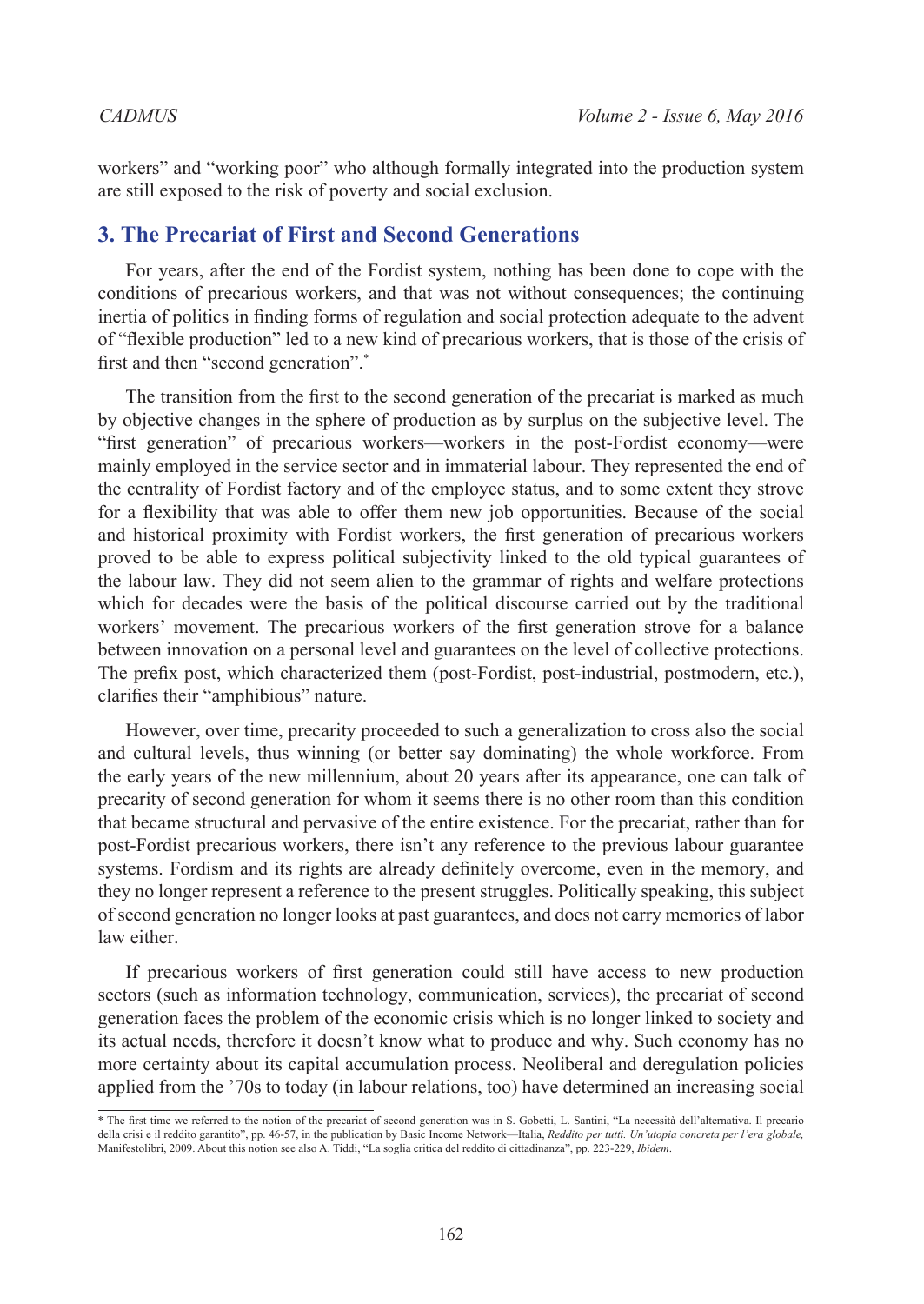fragmentation and a progressive isolation of the producer. Also, the social cooperation network no longer represents an adequate safety net for the new subject facing the uncertainty of the market economy. The content of work seems considerably standardised; technological and computer skills, that once were the exclusive prerogative of freelance workers, now have been depersonalised, reduced to homogeneous training modules, and depreciated according to market criteria. As a result, the precariat is no longer linked with a specific production sector but is embedded into the entire society, thus representing a paradigm of the entire production. He is far from the common tools of labour policies, he is not involved in trade unions and copes hence with this sort of "privatization of social risks" alone expressing his bewilderment and his difficulty to react.

Ultimately, the precariat of the second generation is considerably poorer than his predecessor, both politically and economically. The content of work becomes standardised, wages get reduced to mere subsistence levels, the capability to claim rights seems weakened by the acceptance of the *status quo*. The current precariat finds it difficult to make stable lifeplans, as he lives in an eternal present where "now is the keyword of life strategy".[7](#page-9-6)

As regards Italy, data show a discouraged workforce composed of about 3 million people aged under 30 who totally depend on their family of origin, live in a sort of existential limbo moving from one precarious job to another and without being involved in any training or working path. They are called the neet generation (Not in education, employment or training). This generation feels a mix of distrust for not having fulfilled their expectations, and anger for an unbearable social condition of pragmatic "refusal" of a labour system which doesn't give them nearly any chance of success and personal achievement.

### **4. Retired Precarious Workers and Future Poor: The Italian Case**

On the 3rd of October 2005, a report published by Eurostat stated that many European countries were at risk of poverty. Italy was one of those countries with the highest poverty rate, that is 42.5% of the population was at risk of poverty in the next few years. Ten years after the Eurostat report on employment, figures on poverty and the risk of social exclusion have been increasing and unfortunately, the future will likely be worse because the right choices have not been made. We can actually say that today there are multiple generations who are victims of precarity. An increasing number of people who manage to save some money during their entire life may have enough to live on, otherwise they will be part of the first generation of new poor without any protection. But the point is that it is unlikely that this generation of precarious workers (first generation is aged 50-55, for instance) who are approaching retirement age would be able to save any money as their precarious living conditions would not have allowed them to do so.

Therefore, the first generation of precarious workers is required to work permanently and to accept any kind of job (in order to survive) even in old age. Besides, at some point we should deal with a typical element of the Italian context, the so-called "family-based welfare", namely the fact that the burden of lack of social protection has been actually transferred to intra-familial redistribution of resources. Delaying the implementation of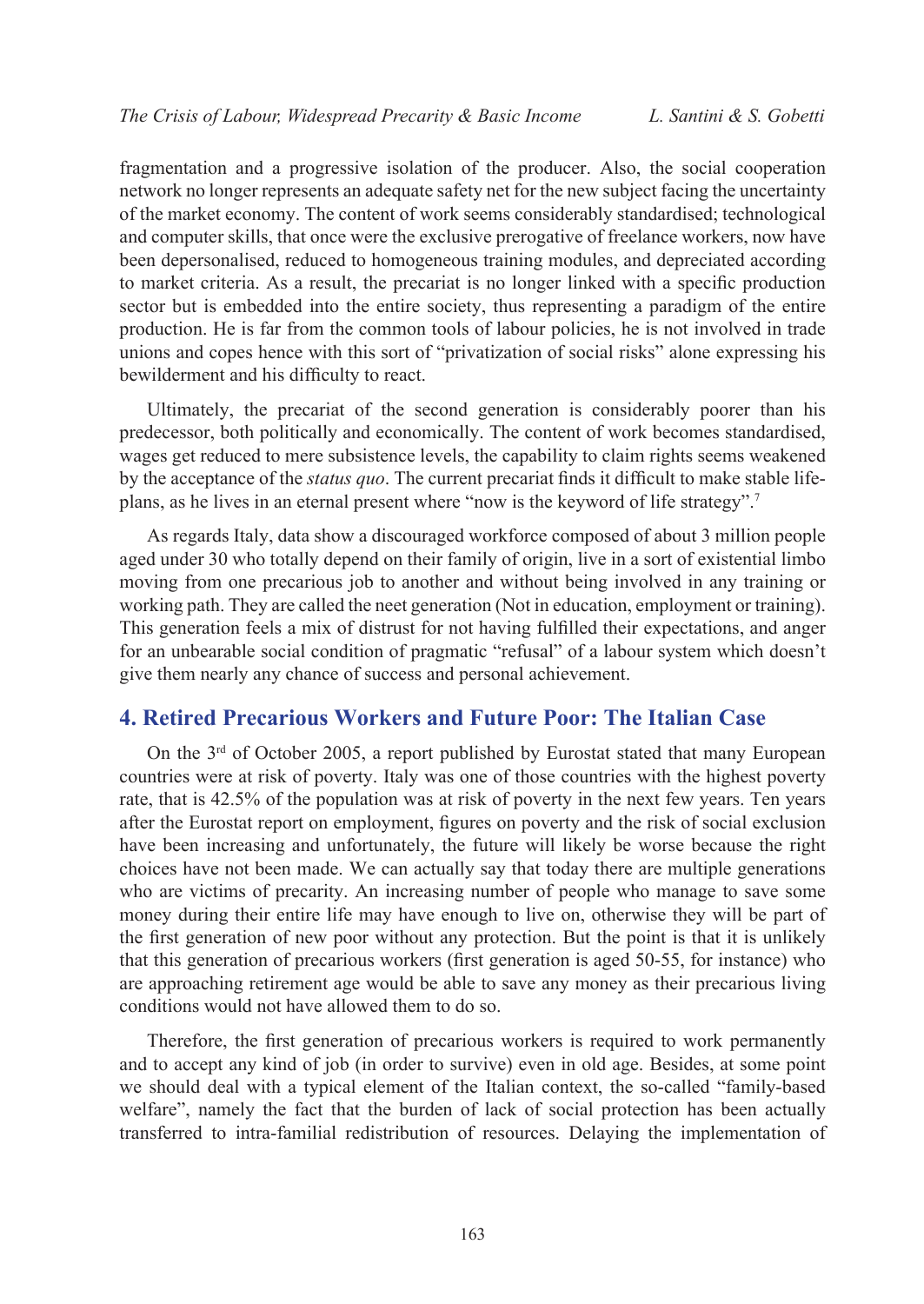universal basic income measures, and having left families to take care of redistribution of savings within the household demonstrate how the risk of poverty can constantly increase in our country. It is easy to predict that savings accumulated in the previous years, especially by post-war generation, will be permanently eroded and intra-familial redistribution will undergo a final crisis. On the one hand, children and grandchildren can no longer count on their family support, and on the other hand they (precarious or neet) will not be able to support their elders. Precarious workers of the first generation will have no more aid from their own family, elders won't be able to support their children and the latter (precarious workers of future generations) won't be able to support their parents.

*"The issue of implementing social protection schemes in favour of the "precariat" seems increasingly inevitable."*

The risk of facing a "lonely crowd" of new poor is already here, or it is imminent: retired people or elderly of today, precarious workers of first generation (aged 45–55), precarious workers of second generation (aged 25–45), neet generation (aged 14–25), one parent families, one-income families with two children, disabled people who are permanently incapable of work, inmates or former prisoners, migrants, laid off workers, IT workers who are no longer needed because of their outdated skills are fuelling an army of people without rights! The point is, how will governments cope with the generalised risk of poverty? Will they create new "enclaves" of permanently poor people? Will they handle this enclave entirely by law enforcement agencies? Will there be a permanent war among the poor? Or permanent ghettos at the edges of large cities? Or, on the contrary, will they use some foresight so they will establish new rights in order to create a new sense of citizenship?

The issue of implementing social protection schemes in favour of the "precariat" seems increasingly inevitable. The lack of an adequate economic support, such as a basic income, makes precarious workers easy to blackmail, and the fact that their lives are permanently left at the threshold of exclusion forces them to give up their future. It is not too alarming, the analysis of Guy Standing shows that there is a very real danger that part of the "new dangerous class" made up of precarious workers will be drawn to support political populism and neofascism if the policies and institutions do not outline a strategy to respond to their needs, aspirations and fears. What should be done is what Standing calls "a politics of paradise" that is centred on the implementation of a tangible and effective measure such as a basic income.\*

# **5. Difficult Scenarios for the Future**

It is unlikely that spontaneous mechanisms of the market and a simple economic recovery will be able to rectify such a compromised social condition. OECD, applying very

<sup>\*</sup> Guy Standing, "Il precariato: da *denizen* a cittadino?" [NdT, "The Precariat: from *denizen* to citizen?"] in the Proceedings of the Conference *Bella disarmante e semplice. L'utopia concreta del reddito garantito* [TN, Beautiful, Attractive and Simple: the Pragmatic Utopia of Basic Income] organised by BIN-Italia. See also, Guy Standing, *The Precariat. The New Dangerous Class, Bloomsbury*, 2011, and A.Tiddi, *Precari, percorsi di vita tra lavoro e non lavoro*, Derive Approdi, Roma 2002.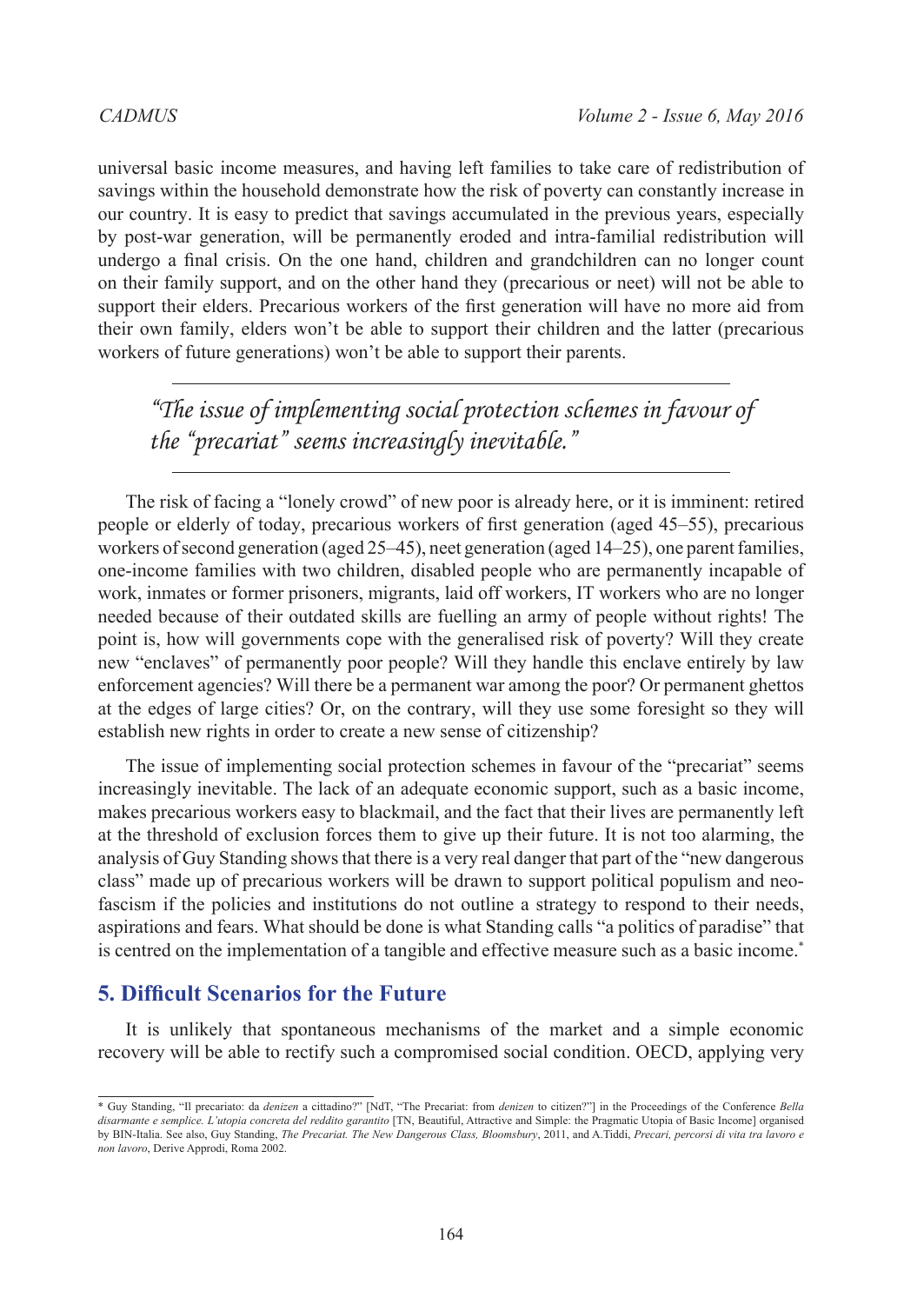innovative analyses, has published a report that analyses the long-term growth prospects in industrialised countries.<sup>[8](#page-9-7)</sup> This report shows that GDP in Italy, unless unpredictable factors of radical innovation occur, will register only an annual growth rate of 1.4%, which is a far too low growth rate to reabsorb the unemployment effects caused by the economic crisis of recent years. The other industrialised economies will face a substantially stationary situation: Germany will have an average annual rate of growth of GDP of 1.2%, and OECD countries will have an average annual rate of growth of GDP of 2%.

*"The issue of guaranteed income is crucial and inescapable in order to exit the long-term European crisis."*

The most reliable analyses, therefore, do not put on the agenda the possibility of sustained growth that will be able to relaunch accumulation and, consequently, employment. On the other hand, the outlook for exiting from the crisis suggests as production sectors of the future those sectors which are likely to create hyper-specialised labour force and productive processes characterised by short-term contract jobs, with a widespread precarity. Among those sectors that will be playing a key role in economic success of the near future we may include scientific research, applied medical science (mainly medical diagnostic equipments, and invention of new drugs), circulation of information, and logistics technology. Is it right to expect real and massive job creation through investments in these production sectors? On the other hand, a range of personalised services linked to care, nutrition, health, socializing (such as massage therapies, organic agriculture, organization of local events, etc.) is developing a sort of semi-informal economy. However, is it possible to think that this semi-informal economy can create stable employment and ensure adequate income security?

There is no doubt, then, that the future will be characterised by existential precarity. Any plan for job creation should be able to deal with these unavoidable structural problems.

# **6. Political Perspectives**

The issue of guaranteed income is crucial and inescapable in order to exit the long-term European crisis. On this matter, public opinion throughout the continent seems indeed to be much less static than it appears be to. A series of initiatives on guaranteed income have been carried out lately. Here is a sketchy reminder of what has been done: in Spain, a law was filed on people's initiative at the beginning of 2015, and as a result a signature collection campaign for the introduction of "individual, universal, and unconditional" basic income was launched. In Switzerland, nearly 200,000 signatures were collected in favour of holding a referendum on the introduction of basic income based on a proposal involving Switzerland in granting a guaranteed monthly allowance of 2,500 Swiss francs to every adult citizen.

At the continent level, it is worth mentioning the European Citizens' Initiative (ECI) on unconditional basic income. The European citizens' initiative is a tool that allows presenting a petition, which has to be backed by at least one million EU citizens, by the European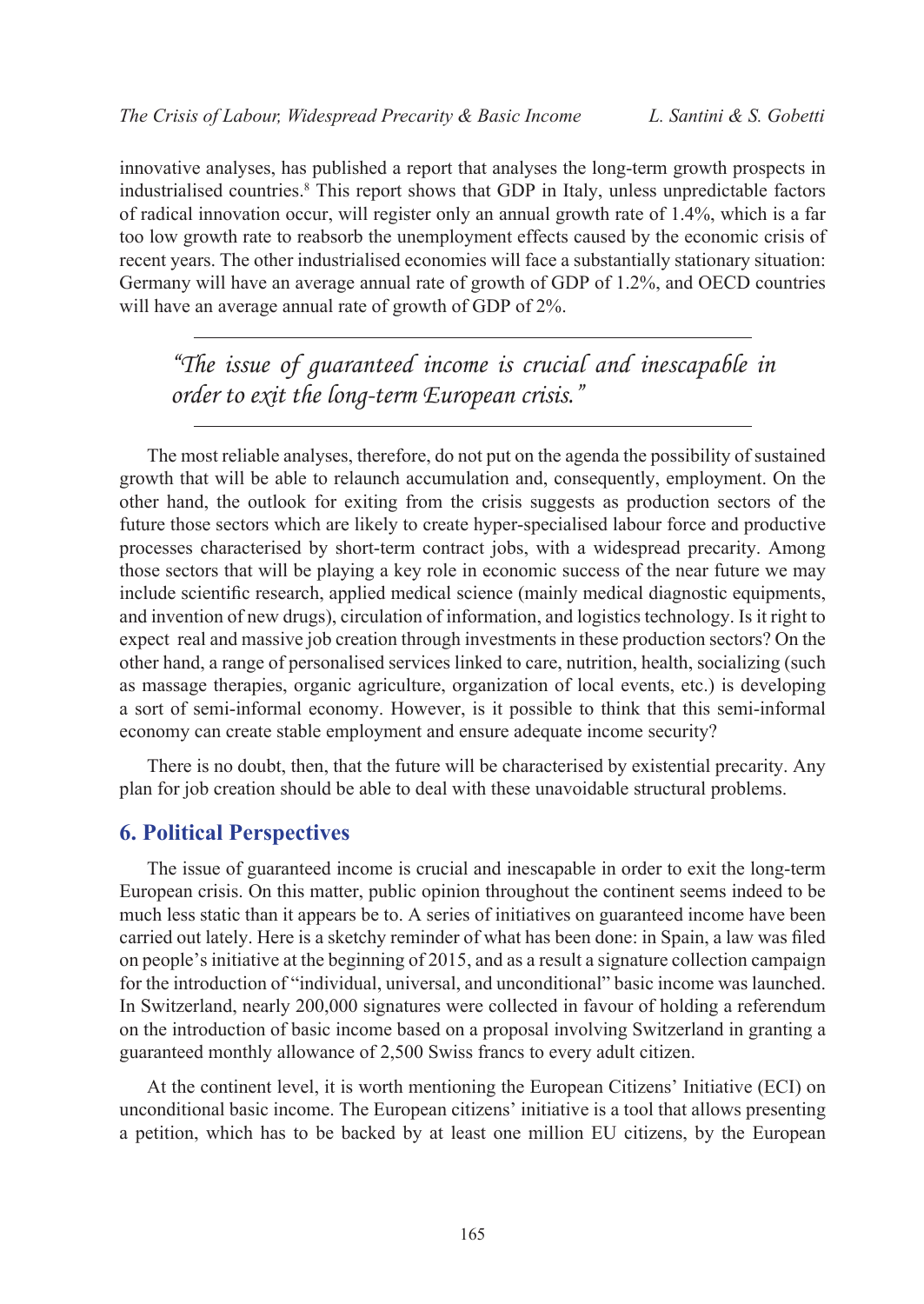Commission and the Parliament. Unfortunately, the campaign failed although the remarkable result of collecting 285,042 signatures of European citizens in 28 countries was achieved.

*"Policies of individual nation states seem still dramatically weak and unable to implement bold decisions."*

 Besides, there are some interesting proposals emerging in some European countries that aim to relaunch a guaranteed minimum income with less stringent forms of conditionality, such as for instance, the motion proposed at the Regional Council of the French region of Aquitaine,\* the proposals on an unconditional minimum income existing in several municipalities in the Netherlands,<sup>†</sup> or the proposals from Finland<sup>‡</sup> demonstrating a much wider debate on the issue of guaranteed income.<sup>§</sup>

In Italy, a citizens' initiative bill<sup>¶</sup> was delivered to the Parliament on 15<sup>th</sup> April 2013. It was backed up by over 60,000 citizens and more than 170 bodies among which there were associations, committees, and political parties. The Bill was inspired by the best practices for social welfare benefits of various European countries, and it took into account the European Parliament resolution of 20<sup>th</sup> October 2010 on "the role of minimum income in combating poverty and promoting an inclusive society in Europe".

A second signature campaign called "100 days for a dignity income"\*\* was launched in Italy in spring 2015 where over 80,000 signatures were collected. The document launching the campaign highlighted worsening social and economic conditions for large sections of Italian society because of the crisis, and urged the Parliament to introduce a measure of guaranteed income. This campaign gave promoters a specific time to take action, i.e. 100 days, and equally required institutions to debate and introduce a law on minimum guaranteed income within the same time frame. This second campaign collected even more signatures than the previous one. Hundreds of associations, local authorities, mayors, city councils from all over the country, trade unions and students took part in the campaign. The initiative, led by the 20-year-old anti-mafia organisation, Libera, received support from a wide range of civil society groups: Catholics, students, social justice movements, anti-poverty networks, political parties, and local authorities. This wide participation revealed that the issue of minimum guaranteed income is increasingly viewed as an urgent measure by thousands of people. The Ten-Point campaign platform clearly expressed some basic concepts for

<sup>\*</sup> The Aquitaine Regional Council adopted a motion to conduct pilots to test the implementation of an "unconditional RSA". The Revenu de Solidarité Active (Active Solidarity Income), or RSA, is the means-tested national minimum income. The unconditional RSA would entail scrapping the work requirement, and would make the grant less discriminatory and less bureaucratic ([www.bin-italia.org\)](www.bin-italia.org).

<sup>†</sup> In the Netherlands, local pilot projects to investigate the introduction of an unconditional basic income are increasingly spreading. Currently there are 30 Dutch municipalities interested in running basic income pilot projects. Among them, the city of Utrecht, which is the fourth largest city in the Netherlands, has recently attracted great attention—even at the international level—when it announced its intention to launch a pilot project by the end of the year in order to grant an unconditional basic income to its inhabitants [\(www.bin-italia.org](www.bin-italia.org)).

<sup>‡</sup> Before the general election held in 2015 there was a vivid debate among all Finnish political parties in order to define a proposal for nation-wide nconditional basic income. This proposal is now in the government programme (<www.bin-italia.org>).

<sup>§</sup> On this topic, see the rich debate proposed by the worldwide network for basic income (BIEN) and the European Network (UBIE).

<sup>¶</sup> For further information, browse the website [www.redditogarantito.it](http://www.redditogarantito.it/) or [www.bin-italia.org](http://www.bin-italia.org/)

<sup>\*\*</sup> For further information, browse the website [www.campagnareddito.eu](http://www.campagnareddito.eu/), [www.bin-italia.org](http://www.bin-italia.org/) or [www.libera.it](http://www.libera.it/)